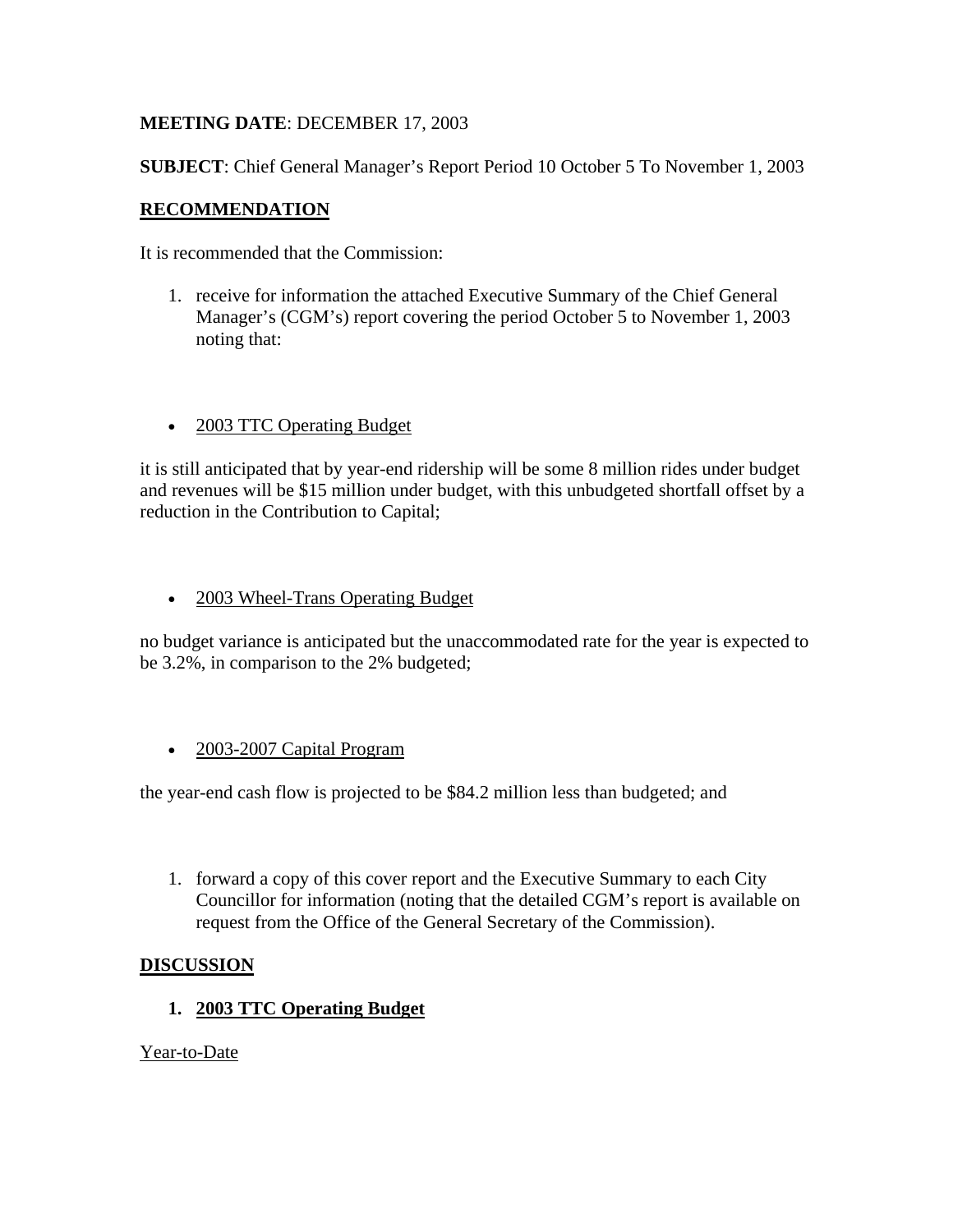Ridership in period 10 was 35,000 (0.1%) over last year's total and only 37,000 (0.1%) under budget. This was the first period this year in which ridership was ahead of last year. However, ridership has still not recovered fully from the SARS outbreaks and the blackout and this has resulted in the year-to-date ridership to November 1 being 10.4 million (3.0%) under last year (2002 included World Youth Day) and 6.9 million (2.0%) under budget. Virtually, all of the reduction has occurred since the first outbreak of SARS, as indicated in the following table:

|                            | <b>Total Ridership</b> | <b>Variance from Budget</b> |               |
|----------------------------|------------------------|-----------------------------|---------------|
|                            | 000s                   | <b>Rides</b>                | $\frac{0}{0}$ |
| Pre-SARS (01JAN-22MAR)     | 91,381                 | (23)                        | (0.0)         |
| 23MAR-01NOV                | 245,979                | (6,834)                     | (2.7)         |
| Total Year-to-date (01NOV) | 337,360                | (6, 857)                    | (2.0)         |

Passenger Revenue for the year-to-date was a corresponding \$8.8 million (1.6%) under budget, while expenses (before consideration of capital from current) were over budget marginally by 0.2% or \$1.6 million.

# Year-end Projections

The following table summarizes the year-end projections and budget variances:

|                  | 2003          |                   |               |
|------------------|---------------|-------------------|---------------|
| (Millions)       | <b>BUDGET</b> | <b>PROJECTION</b> | <b>CHANGE</b> |
| <b>RIDERSHIP</b> | 412           | 404               | (8)           |
| <b>REVENUES</b>  | \$710         | \$695             | \$(15)        |
| <b>EXPENSES</b>  | \$909         | \$894             | \$(15)        |
| <b>SUBSIDY</b>   | \$182         | \$182             |               |
| SHORTFALL*       | \$17          | \$17              |               |